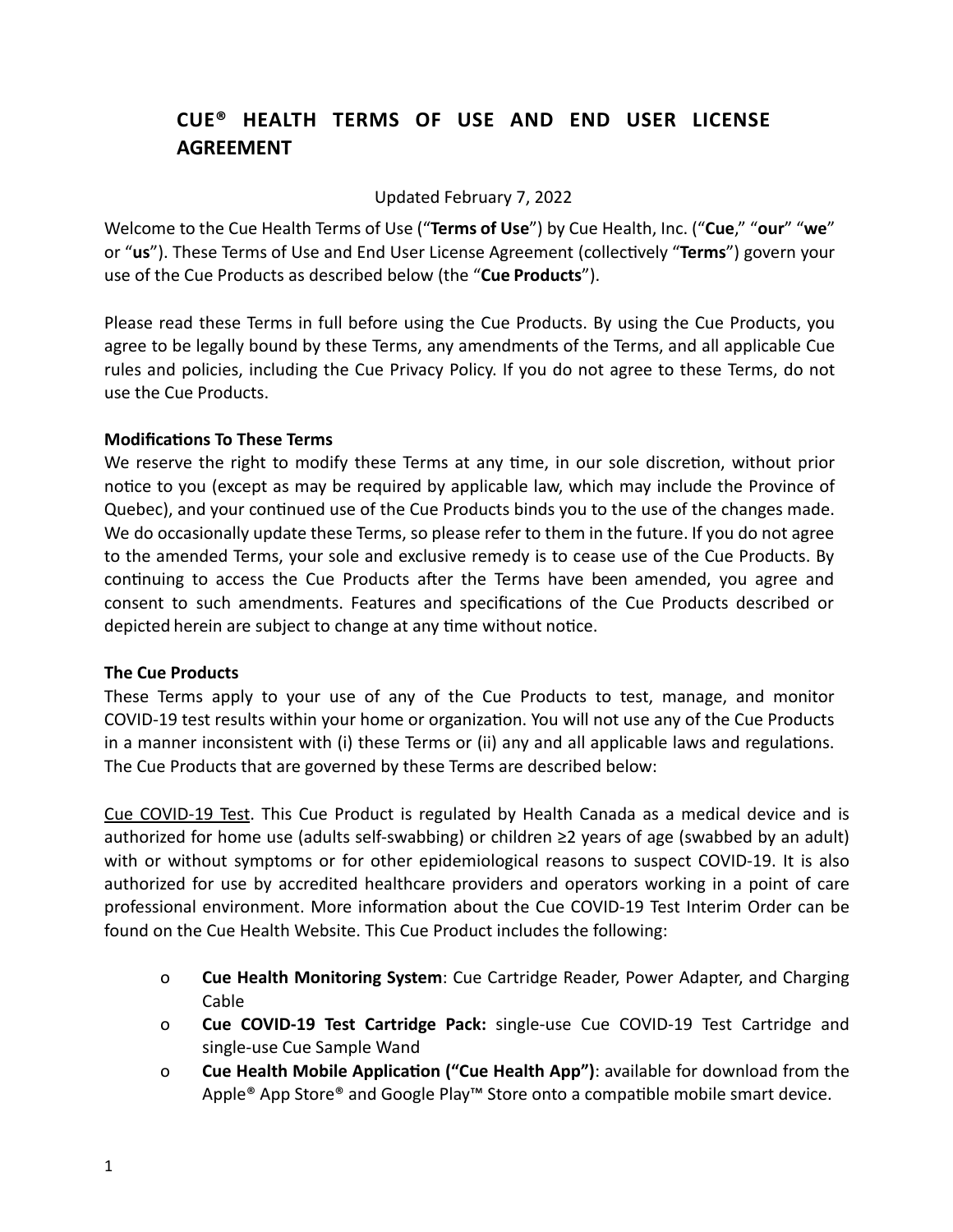The Cue Health App provides you with step-by-step instructions on how to insert the Cue Test Cartridge into the Cue Cartridge Reader, collect specimens using a Cue Sample Wand, insert the Sample Wand into the Cue Test Cartridge, and run the test (collectively the "**Cue Test**"). When you run a Cue Test, the Cue Health App will display the results automatically on your compatible mobile smart device via BLUETOOTH® connection. The Cue Health App must be downloaded and installed on a compatible mobile smart device in order to obtain your Cue COVID-19 Test result. The Help Center within the Cue Health App provides additional instructional documentation for you to view.

This product is authorized for sale or importation in Canada pursuant to section 5 of the Interim Order Respecting the Importation and Sale of Medical Devices for Use in Relation to COVID-19, made by the Minister of Health on March 18, 2020, and the subsequent Interim Order No. 2 on March 1, 2021.

Cue+™ Foundation Membership. This Cue Product allows individuals who opt to purchase a membership ("Cue+ Members") to receive additional services from Cue and through the Cue Health App, which may include ten (10) Cue COVID-19 Test for Home and OTC Use Test Cartridge Pouches per year and Supervised Test Services, as described below.

Cue Supervised Test. This Cue Product allows Cue+ Members to satisfy [travel requirements to](https://www.cdc.gov/coronavirus/2019-ncov/travelers/international-travel/index.html) [enter the United States, Canada, and as applicable, other countries.](https://www.cdc.gov/coronavirus/2019-ncov/travelers/international-travel/index.html) This Cue Product requires a Cue Health Monitoring System and a Cue COVID-19 Test for Home and OTC Use. Sessions conducted through the Cue Health App are supervised remotely in real-time by a proctor furnished by Truepill, Inc. or RDI Corporation. The proctor verifies the identity of the person(s) being tested and observes the self-test being taken. You will receive a report in the Cue Health App that confirms that the test was proctored in a manner consistent the Government of Canada or U.S. Center for Disease Control (CDC) requirements. This offering is available only to Cue+ Foundation Members.

#### **Your Cue Health Account**

When you install the Cue Health App on a mobile smart device and register for an account, you will be asked to set up a profile. You may set up multiple profiles in your account for your employees, patients, or other visitors (for laboratories/health care providers/health care professionals) and/or your children, family members or others (for consumers) and may save Cue Test results under any of these profiles. The Cue Health App will display historical test results for each profile. Please see the Cue Privacy Policy for more information about the retention of test results.

By creating a Cue Health App account, you represent and warrant the following: (a) you are an adult who has reached the age of majority in your jurisdiction of residence, (b) you have the legal ability and authority to enter into these Terms, (c) you have provided accurate and complete information when establishing your account and creating profiles ("**Registration Information**"), (d) you have the authority and consent of any individual if you create a profile on their behalf, (e) to the extent you create a profile on behalf of another individual, such individual (or, in the case of a minor, their parent or legal guardian) has reviewed the terms of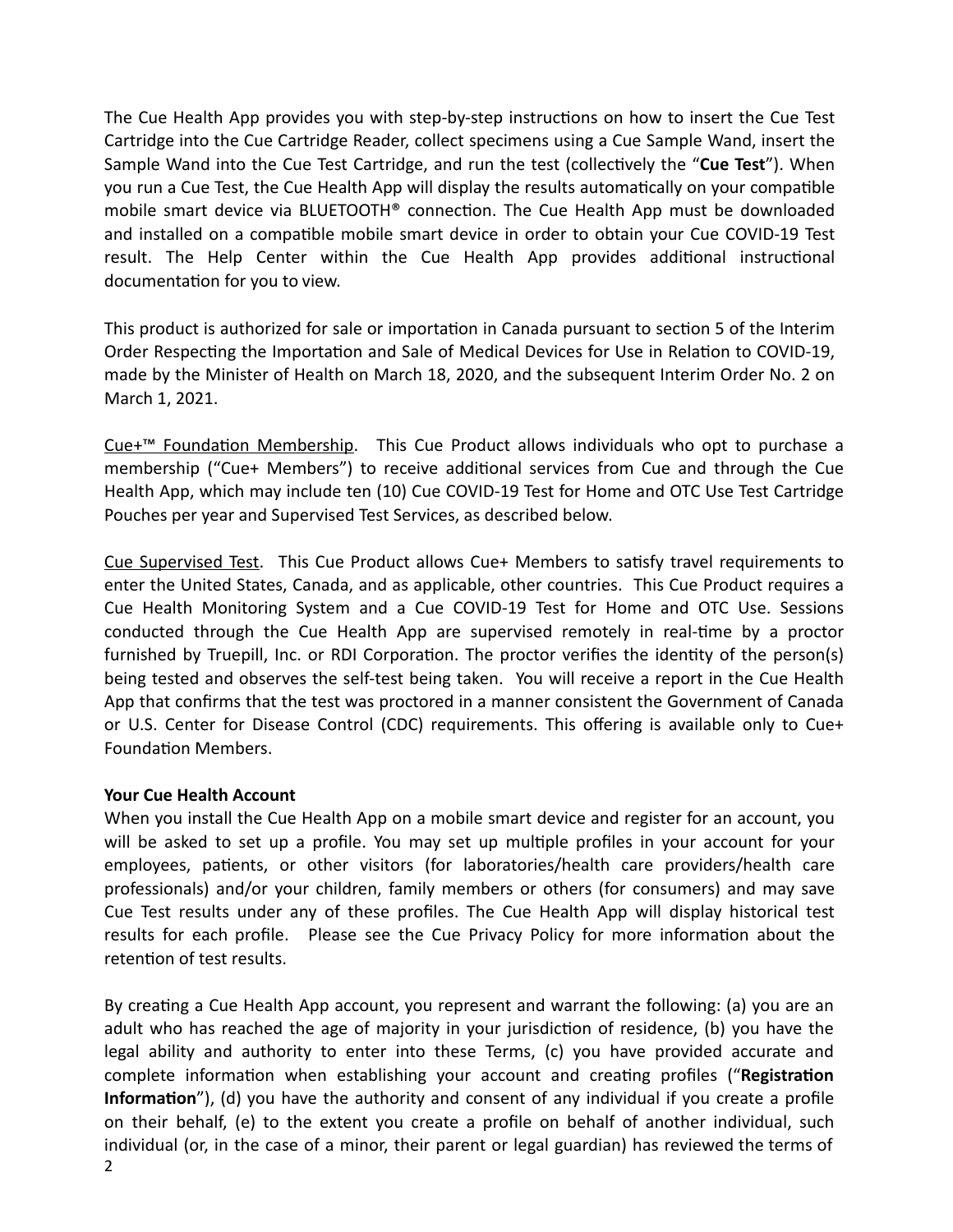the Cue Health Privacy Policy and has consented to provide the information to us and for us to use the information in accordance with our Privacy Policy, (f) you will take all reasonable steps necessary to maintain and promptly update the Registration Information to ensure that it is accurate and complete, (g) you are not located in a country that is subject to a U.S. Government embargo or that has been designated by the U.S. Government as a "terrorist supporting" country, and (h) are not listed on the U.S. Treasury Department's Specially Designated Nationals List or the U.S. Department of Commerce Denied Persons List or Entity List.

If you provide any information that is untrue or inaccurate about yourself or others for whom you establish a profile, or Cue has reasonable grounds to suspect that such information is untrue or inaccurate, Cue may suspend or terminate your account immediately.

Additionally, you agree to maintain the strict confidentiality of your account and any passwords created by you for your use of the Cue Products, and you agree not to allow persons or entities to use any username(s) or password(s) that are created by you. You alone shall be responsible for all of the activity that occurs in your account, including failure to obtain the proper consent from any individuals for whom you created an account. We cannot and will not be liable for any loss or damage arising from your failure to comply with these obligations. If you wish to cancel a username or password, or if you become aware of any loss, theft or unauthorized use of a username or password, please notify us immediately. We reserve the right to delete or change any username or password at any time and for any reason.

The Cue Health App is not intended for use by children under the age of majority. Cue Health does not seek to gather personal information from or about persons under the age of majority without the consent of a parent or guardian.

# **Use Of the Cue Products**

As a user of the Cue Products, you acknowledge that:

- 1. It is your responsibility to use the Cue Health App appropriately to obtain the results of the Cue Test. Cue is not responsible if you do not use the Cue Health App and the Cue Test as directed.
- 2. It is very important to read the Cue Health Monitoring System User Manual and the Instructions for Use for the specific Cue Test being used, which include the indications and contraindications for use of such Cue Product.
- 3. You will not use these products for any purposes prohibited by United States or Canadianlaw.

# **Privacy**

We are committed to maintaining the privacy of any personal information (including test results) that we collect or otherwise process through the Cue Health App ("**Personal Information**"). Please refer to our Privacy Policy, which is available in the Cue Health App and on the Cue Health Website, for a full description of the Personal Information that we collect and how we use and disclose that information. Personal Information will be used by Cue solely in accordance with these Terms and the Privacy Policy. If you provide us with personal information of another individual, you represent and warrant that you have obtained that person's consent (or, in the 3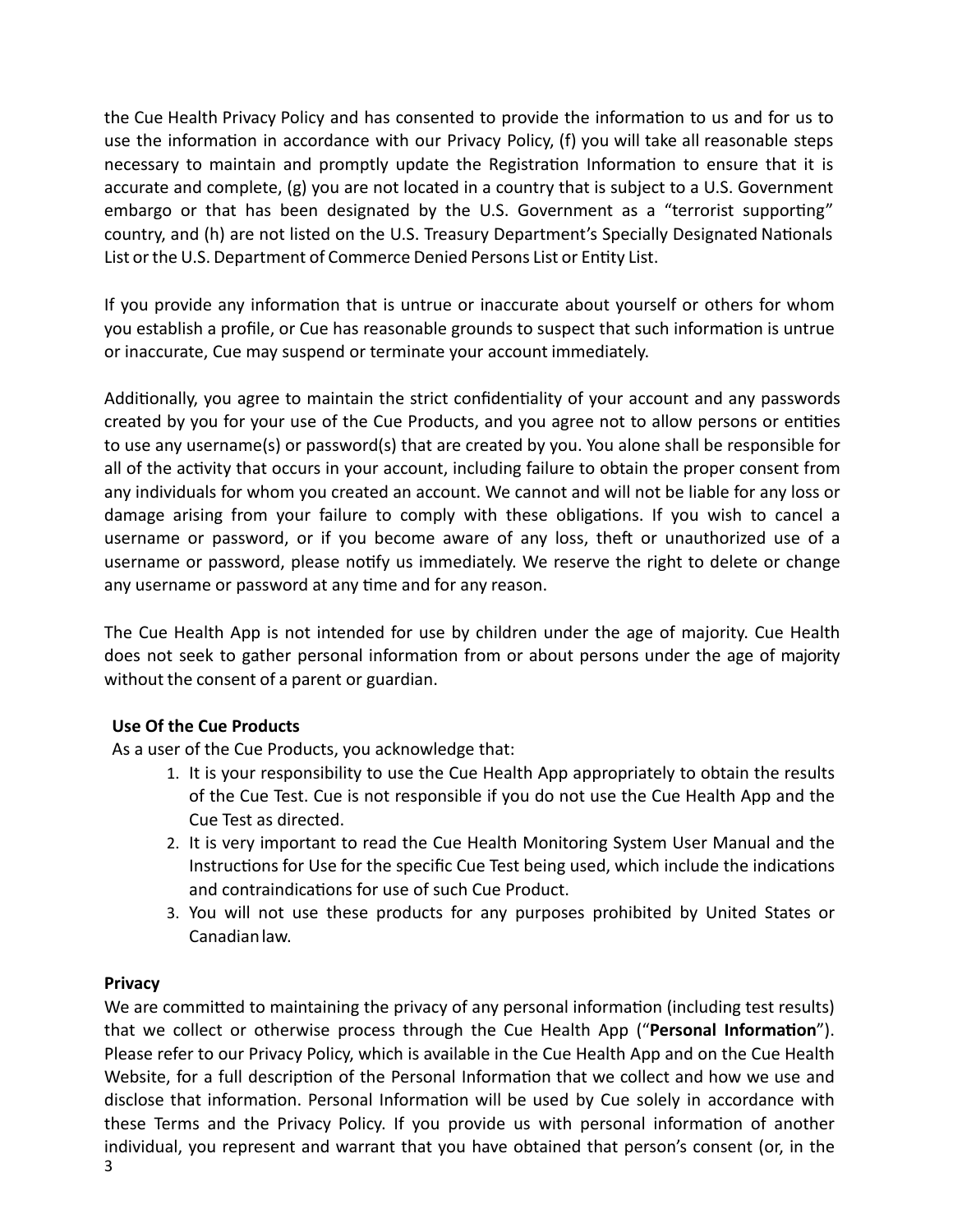case of minors, their parent or legal guardian) to provide the information to us and for us to use the information in accordance with our Privacy Policy.

# **Cue Health App Updates and Upgrades.**

You acknowledge that we may from time to time issue updated or upgraded versions of the Cue Health App and may (subject to your device settings) automatically electronically update or upgrade the version of the Cue Health App that you are then currently using on your mobile device. You consent to receive updates or upgrades to the Cue Health App automatically without providing further consent each time. The Cue Health App (including any updates or upgrades) may: (i) cause your device to automatically communicate with our servers to deliver the functionality described in the Cue Health App description or through new features as they are introduced, and to record usage metrics; (ii) affect preferences or data stored on your device; and (iii) collect personal information as set out in our Privacy Policy. We are not responsible if an update or upgrade affects how the Cue Health App works if this is caused by your own equipment or device not supporting the update or upgrade. You can withdraw consent at any time by uninstalling the app or by contacting us at support@cuehealth.com.

You represent and warrant that use of the Cue Products will be used in compliance with all applicable laws and regulations, including applicable federal and provincial privacy legislation. Without limiting the foregoing, you have sole responsibility for providing all notices, making all disclosures and obtaining all necessary consents and authority required by and in accordance with applicable laws, including privacy laws, for the collection, use, transfer, storage, disclosure and other processing of personal information in connection with the Cue Health App and our provision of Services to you. Cue Health has no obligation to review any notices or consents or determine the sufficiency of such processes under privacy laws.

# **License to Use the Cue Health App**

The Cue Health App and any third party software, documentation, or interfaces accompanying this License are licensed, not sold, to you. Except for the limited license granted in this Agreement, Cue retains all right, title and interest in the Cue Health App, including copyrights, patents, trademarks and trade secret rights.

Cue grants you a revocable, nontransferable, nonexclusive license to use the Cue Products as described in these Terms. You may download the Cue Health App on your mobile smart device and use the Cue Products, as permitted by these Terms.

**Limitations On License.** The license granted to you in this Agreement is restricted as follows:

- **● Limitations On Copying And Distribution.** You may not copy or distribute the Cue Health App except to the extent that copying is necessary to use the Cue Health App for purposes set forth herein.
- **● Limitations On Reverse Engineering And Modification; APIs.** You may not (i) access or use the Cue Health App programming interfaces ("**APIs**") for any purpose other than your licensed use of the Cue Health App, (ii) reverse engineer, decompile, disassemble, attempt to derive the source code of, or modify or create works derivative of the Cue Health App, any updates or part thereof, except to the extent expressly permitted by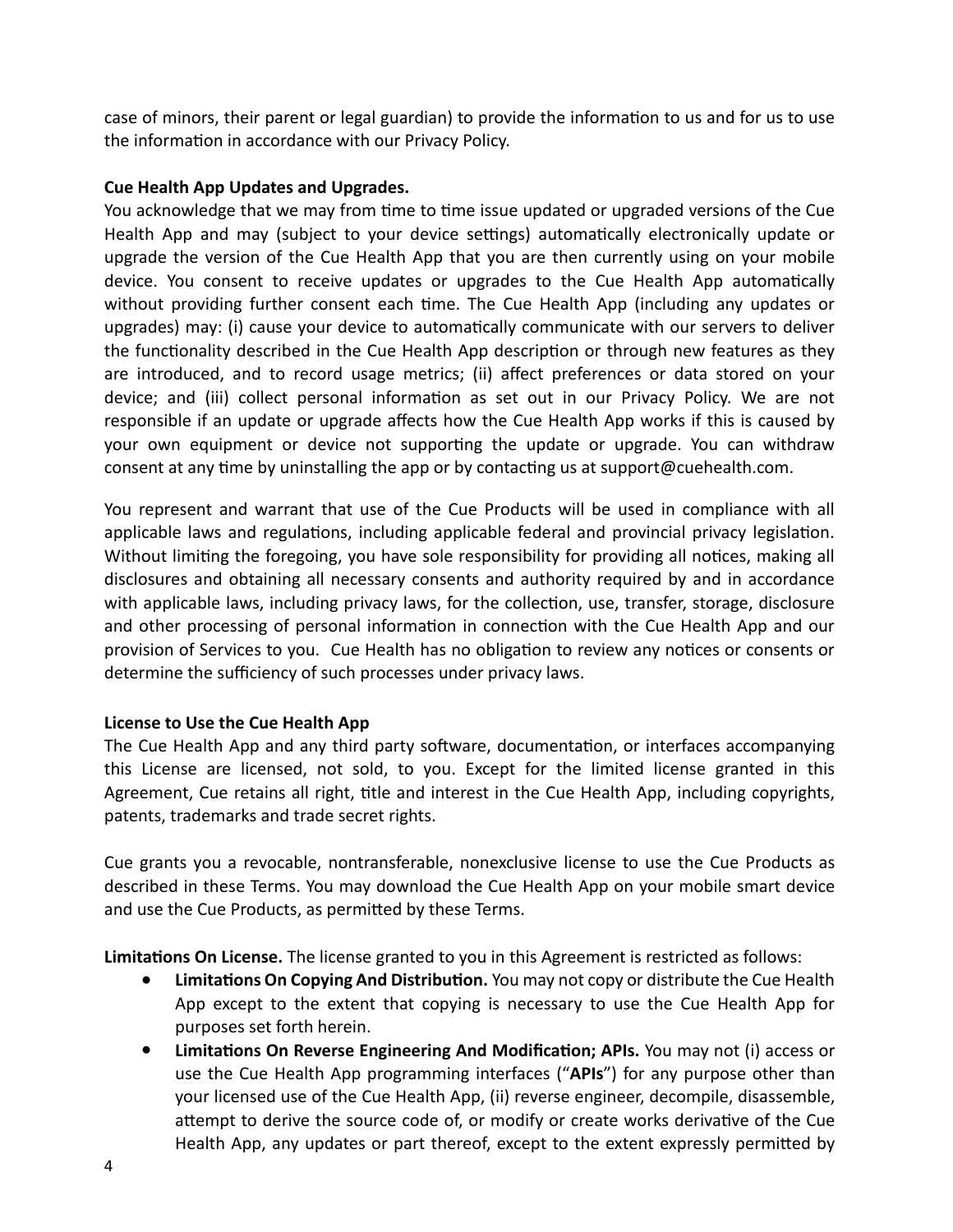applicable law.

- **● Sublicense, Rental And Third Party Use.** You may not assign, transfer, sublicense, rent, timeshare, loan, lease or otherwise transfer the Cue Health App, or directly or indirectly permit any third party to copy and install the Cue Health App on a device not owned and controlled by you. If you transfer ownership of your mobile smart device, you must delete the Cue Health App from the mobile smart device before doing so.
- **● Individual Use.** You may not distribute or make the Cue Health App available over a network where it could be used by multiple devices at the same time. The Cue Health App must be downloaded on each mobile smart device.
- **● Proprietary Notices**. You may not remove any proprietary notices (e.g*.,* copyright and trademark notices) from Cue Health App or its documentation.
- **● Use In Accordance With Documentation.** All use of the Cue Health App must be in accordance with its then current documentation, including user guides, which can be found within the Cue Health App and the Cue Health Website.
- **● Confidentiality**. You must hold the Cue Health App and any related documentation in strict confidence.
- **● Compliance With Applicable Law**. You are solely responsible for ensuring your use of the Cue Health App is in compliance with all applicable foreign, federal, provincial and local laws, and rules and regulations.

# **Ownership Of Materials And Restrictions On Use**

Cue is, unless otherwise stated, the owner of all copyright, trademark, patent, trade secret, database and other proprietary rights to information on the Cue Products, including without limitation, the Cue Health App. Our Products and all other material provided and the collection and compilation and assembly thereof are the exclusive property of Cue, and are protected by U.S., Canadian and international copyright laws. If any product name or logo does not appear with a trademark (TM), that does not constitute a waiver of intellectual property rights that Cue has established in any of its products, services, features, or service names or logos.

You agree to observe copyright and all other applicable laws and may not use the content in any manner that infringes or violates the rights of any person or entity, is unlawful in any jurisdiction where the Cue Products are being used, or prohibited by these Terms. You agree not to usethe Cue Products in any manner that could damage, disable, overburden, or impair any of our equipment or interfere with any other party's use and enjoyment of the Cue Products, or any contents of the Cue Products. You may not attempt to gain access to any portion of the Cue Products other than those for which you are authorized.

The Cue Health App is provided for use in the United States, Canada, and certain other jurisdictions; it is not sold, licensed, or exported to users who reside outside the United States, Canada, or other jurisdictions outside of where the Cue Health App is provided.

# **Cue Products Availability**

We take all reasonable steps to ensure that the Cue Products are available 24 hours every day, 365 days per year. However, mobile applications do sometimes encounter downtime due to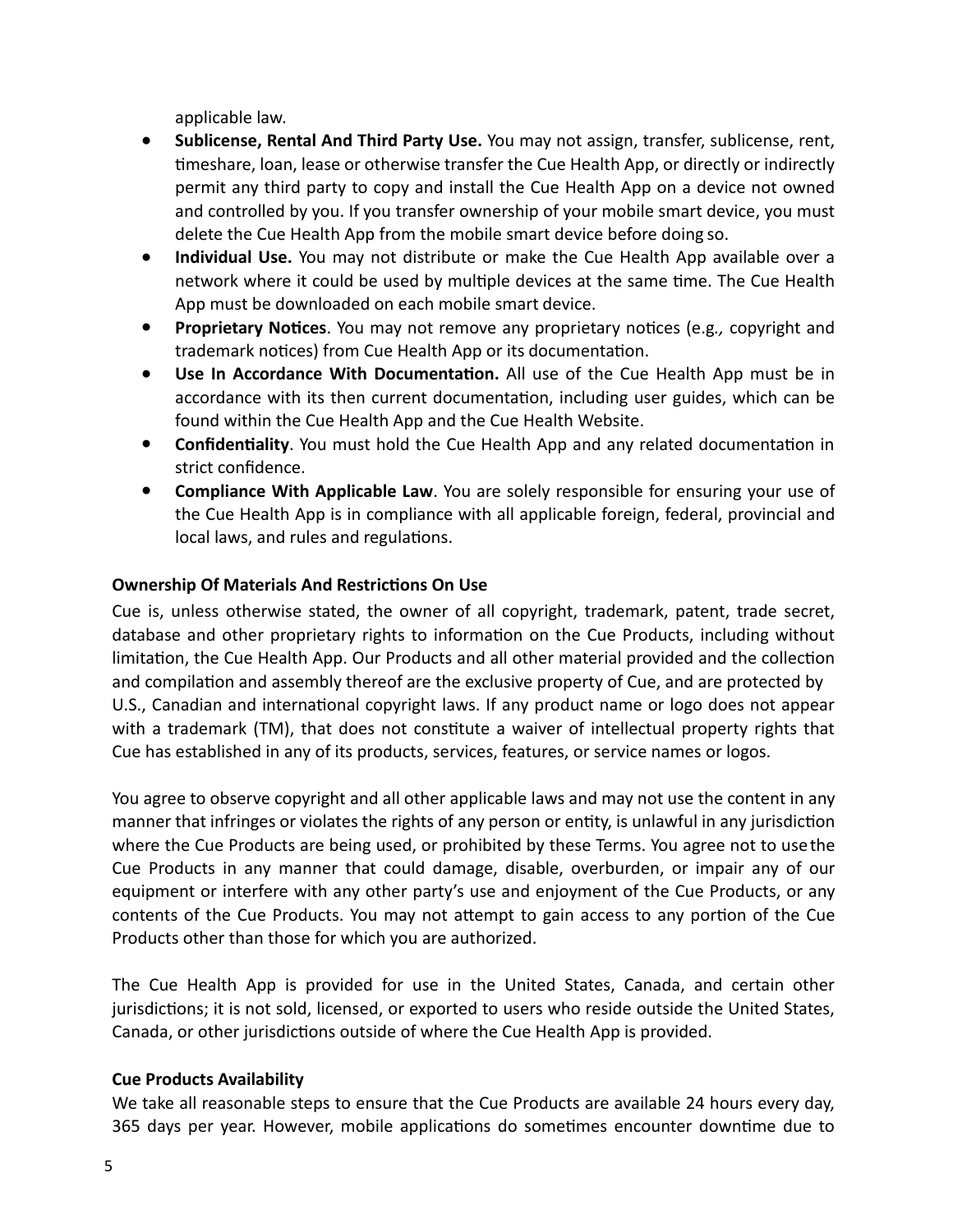server and other technical issues as well as issues beyond our reasonable control. Where possible, we will try to give our users advance warning of maintenance issues, but shall not be obliged to do so. We will not be liable if the Cue Products are unavailable at any time.

While every effort is made to ensure that all content provided on the Cue Products do not contain computer viruses and/or harmful materials, you should take reasonable and appropriate precautions to protect your mobile smart device, and you should ensure that you have a complete and current backup of the applicable items on your mobile smart device. We disclaim any liability for the need for services or replacing equipment or data resulting from your use of the Cue Products. While every effort is made to ensure smooth and continuous operation, we do not warrant the Cue Products will operate error free.

# **Disclaimers**

THE INFORMATION PROVIDED IS NOT INTENDED TO TREAT, CURE, OR PREVENT ANY DISEASE BUT TO ASSIST YOU IN A DIAGNOSIS THROUGH USE OF THE CUE TEST.

# **FOR HEALTHCARE PROVIDERS, PLEASE READ:**

THE CUE PRODUCTS ARE DESIGNED TO HELP YOU, BUT YOU SHOULD EXERCISE YOUR OWN CLINICAL JUDGMENT WHEN USING THE CUE PRODUCTS (CONTENT AND TOOLS). THE CONTENT AND TOOLS PROVIDED BY THE CUE PRODUCTS DO NOT CONSTITUTE INDEPENDENT MEDICAL ADVICE. CUE IS NOT ENGAGED IN THE PRACTICE OF MEDICINE.

#### **FOR CONSUMERS, PLEASE READ:**

IF YOU EXPERIENCE A MEDICAL EMERGENCY, STOP USING THE CUE PRODUCTS AND CALL 911. YOU ACKNOWLEDGE THAT THE INFORMATION PROVIDED THROUGH OUR CONTENT AND TOOLS ARE NOT INTENDED, OR TO BE CONSTRUED, AS INDEPENDENT MEDICAL ADVICE OR TREATMENT, AND IS NOT A SUBSTITUTE FOR CONSULTATIONS WITH QUALIFIED HEALTH CARE PROFESSIONALS WHO ARE FAMILIAR WITH YOUR INDIVIDUAL MEDICAL NEEDS. CUE IS NOT ENGAGED IN THE PRACTICE OF MEDICINE.

# **FOR ALL USERS, PLEASE READ:**

TO THE MAXIMUM EXTENT PERMITTED BY APPLICABLE LAW (WHICH MAY INCLUDE THE PROVINCE OF QUEBEC), THE CUE PRODUCTS ARE PROVIDED "AS IS" AND "AS AVAILABLE," WITH ALL FAULTS AND WITHOUT WARRANTY OF ANY KIND, AND CUE HEREBY DISCLAIMS ALL WARRANTIES AND CONDITIONS WITH RESPECT TO THE CUE PRODUCTS, EITHER EXPRESS (NOTWITHSTANDING THESE TERMS), IMPLIED, OR STATUTORY, INCLUDING, BUT NOT LIMITED TO, THE IMPLIED WARRANTIES AND/OR CONDITIONS OF MERCHANTABILITY, OF SATISFACTORY QUALITY, OF FITNESS FOR A PARTICULAR PURPOSE, OF ACCURACY, OF QUIET ENJOYMENT, AND OF NON-INFRINGEMENT OF THIRD-PARTY RIGHTS. WITHOUT LIMITATION THEREOF, WE DO NOT WARRANT AGAINST INTERFERENCE WITH YOUR ENJOYMENT OF THE CUE PRODUCTS OR THE FUNCTIONS CONTAINED IN, OR SERVICES PERFORMED OR PROVIDED BY THE CUE PRODUCTS WILL MEET YOUR REQUIREMENTS, THAT THE OPERATION OF THE CUE PRODUCTS WILL BE UNINTERRUPTED OR ERROR-FREE, OR THAT DEFECTS IN THE CUE PRODUCTS WILL BE CORRECTED. NO ORAL OR WRITTEN INFORMATION OR ADVICE GIVEN BY CUE OR ITS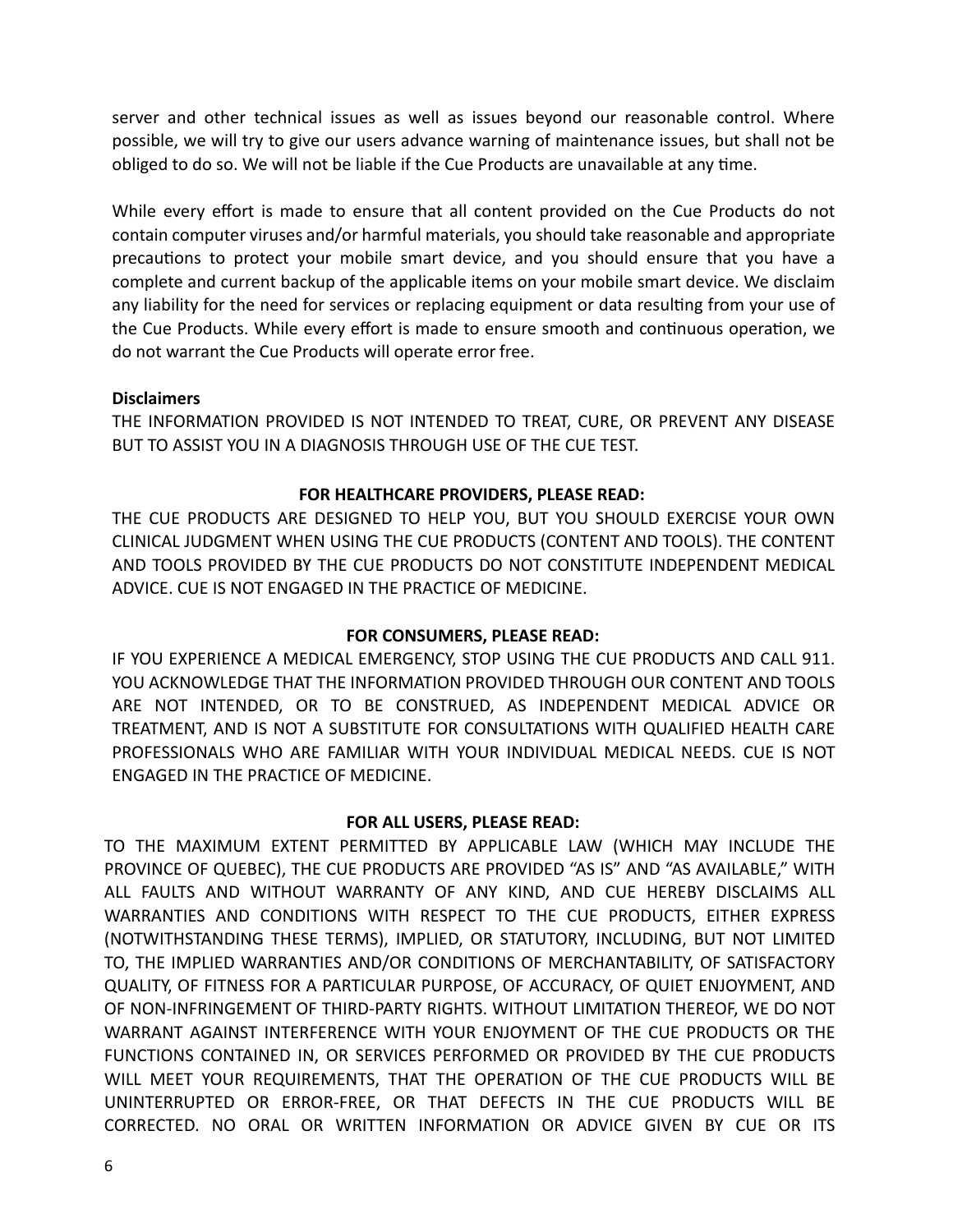AUTHORIZED REPRESENTATIVES SHALL CREATE A WARRANTY. SHOULD THE CUE HEALTH APP PROVE DEFECTIVE, YOU ASSUME THE ENTIRE COST OF ALL NECESSARY SERVICING, REPAIR, OR CORRECTION. SOME JURISDICTIONS DO NOT ALLOW THE EXCLUSION OF IMPLIED WARRANTIES OR LIMITATIONS ON APPLICABLE STATUTORY RIGHTS, SO THE ABOVE EXCLUSION AND LIMITATIONS MAY NOT APPLY TO YOU.

You acknowledge and agree to assume full responsibility for the risks associated with the use of the Cue Products, and that the use of such is at your sole risk. Cue is not liable to you, or any third party, for any decision made or action taken by you or any third party based on information contained on or within the Cue Products; or, due to reliance upon information contained on or within the Cue Products. You are solely responsible for verifying the accuracy of all personal information contained within the Cue Products and for obtaining the consent of those for whom you create a profile on their behalf. Cue is not responsible for any loss of the data entered into the Cue Health App if you lose your mobile smart device or delete the mobile application without previous synchronization (manual or automatic) of data to the cloud server. You are solely responsible for any data fees on your mobile smart device or charges incurred related to your transfer of data via the internet.

Cue, its suppliers and licensors shall have no liability for errors, unreliable operation, or other issues resulting from use of the Cue Products on or in connection with rooted or jail broken devices or use on any mobile smart device that is not in conformance with the manufacturer's original specifications, including use of modified versions of the operating system (collectively, "Modified Devices"). Use of the Cue Health App on Modified Devices will be at your sole and exclusive risk and liability.

In addition, Cue expressly disclaims any liability and is not responsible, and you acknowledge and agree that Cue is not liable or responsible for: (a) any errors in data or data entry, whether caused by you or by hardware, software or otherwise; (b) errors in results, (c) errors in diagnostic or therapeutic conclusions relying on erroneous data or data entry; (d) malfunction or loss of use of any hardware or software; (e) loss or degradation of communications between you, the Cue Products, and/or Cue for any reason not within control of Cue; (f) personal injury; (g) your failure to correct erroneous data or to comply with proper instructions; (h) delay, failure, interruption or corruption of data, and (i) errors resulting from unauthorized access to the Cue Products.

#### **Limitation Of Liability**

UNDER NO CIRCUMSTANCES SHALL CUE OR ITS OFFICERS, DIRECTORS, EMPLOYEES, AGENTS, REPRESENTATIVES, SUPPLIERS, OR LICENSORS BE RESPONSIBLE FOR PERSONAL INJURY OR ANY INDIRECT, INCIDENTAL, CONSEQUENTIAL, SPECIAL, OR PUNITIVE DAMAGES OR LOSSES, INCLUDING, WITHOUT LIMITATION, DAMAGES FOR LOSS OF PROFITS, LOSS OF DATA, BUSINESS INTERRUPTION, OR ANY OTHER COMMERCIAL DAMAGES OR LOSSES, ARISING OUT OF OR RELATED TO YOUR USE OF OR INABILITY TO USE THE CUE PRODUCTS OR YOUR RELIANCE ON OR USE OF THE CUE PRODUCTS, HOWEVER CAUSED, REGARDLESS OF THE THEORY OF LIABILITY (CONTRACT, TORT, OR OTHERWISE) AND EVEN IF WE HAVE BEEN ADVISED OF THE POSSIBILITY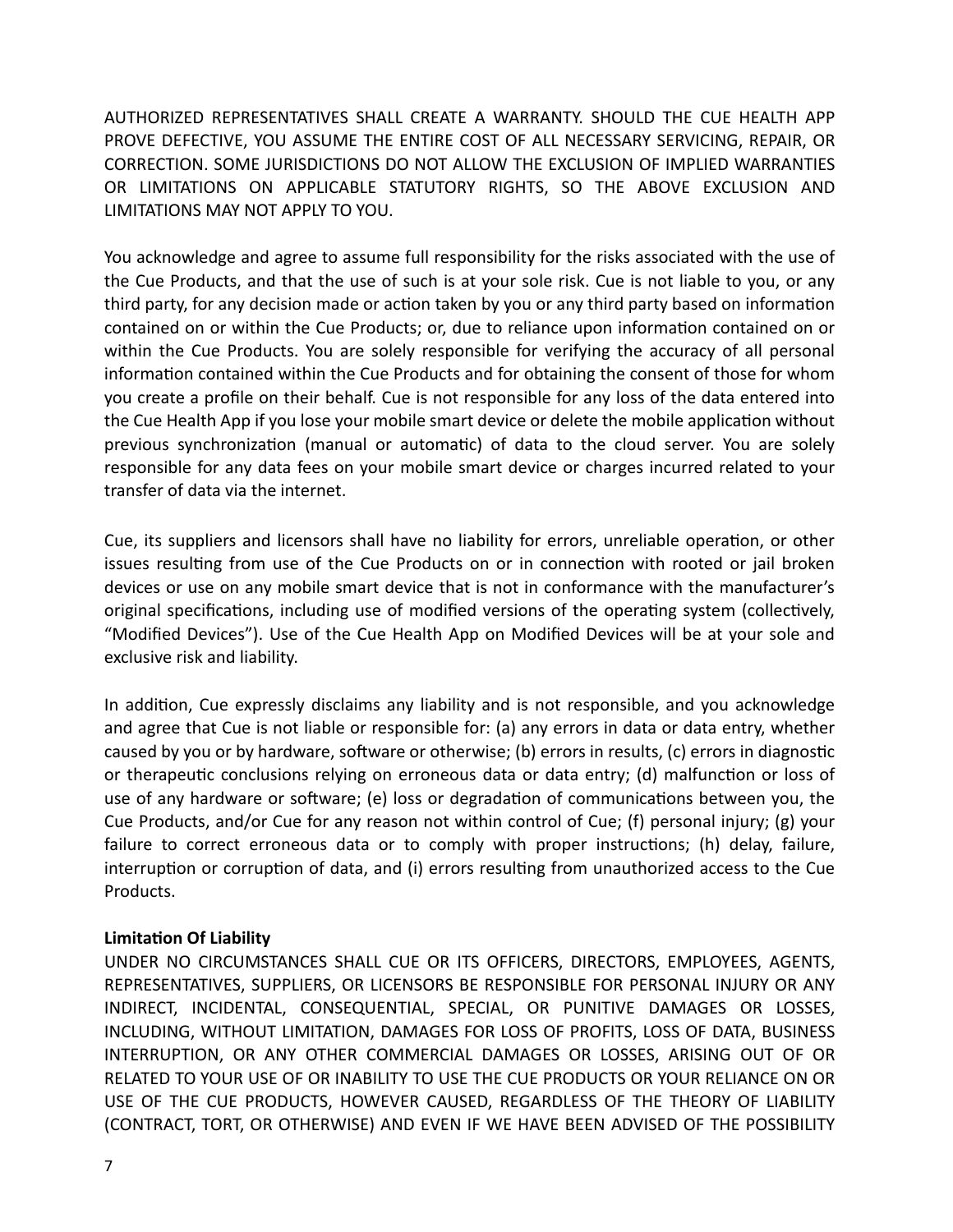OF SUCH DAMAGES. NOTWITHSTANDING ANYTHING ELSE IN THIS AGREEMENT, THE AGGREGATE LIABILITY OF CUE TO YOU ARISING UNDER OR IN CONNECTION WITH THESE TERMS IS LIMITED TO THE GREATER OF (1) THE AMOUNT THAT YOU PAID TO CUE FOR THE CUE TEST ON WHICH THIS DISPUTE IS BASED IN THE PAST SIX (6) MONTHS OR USD \$75.00, WHICHEVER IS GREATER. If you live in a jurisdiction that does not allow any of the above exclusions or limitations of liability or any of the disclaimers of warranties above (which may include the Province of Quebec), such exclusions or limitations will not apply to you, but only to the extent such exclusions or limitations are not allowed. In no event shall Cue be liable to you for damages (other than as may be required by applicable law in cases involving personal injury). The foregoing limitations will apply even if the above stated remedy fails of its essential purpose.

# **Indemnification**

You agree to defend, indemnify, and hold Cue, our officers, directors, employees, volunteers, agents, and contractors harmless from and against any claims, actions or demands, liabilities and settlements, including without limitation, legal and accounting fees, resulting from or alleged to result from, your use of and access to the Cue Products, your violation of these Terms or your violation of any third party right, including without limitation any trademark, copyright or other proprietary or privacy right, any claim for personal injury, death or damage to property, any use of the Cue Products without consent, or breach or loss of data that you (or unauthorized users using your account) have transmitted, uploaded, downloaded, stored, managed or in any other way accessed, using the Cue Products. Cue reserves the right to assume the exclusive defensive and control of any matter subject to indemnification by you (without limiting your indemnification obligations with respect to the matter). In that case, you agree to cooperate with our defenses of those claims.

# **Third Party Content/Liability**

These Terms are only applicable to the use of the Cue Products. The Cue Health App may enable access to third-party services and websites ("**External Services**"). We do not have any control over External Services, and as such, Cue, its suppliers and licensors, disclaim all liability from your use of those External Services. Any link on or within the Cue Products to another site is not an endorsement of such other site. No judgment or warranty is made with respect to the accuracy, timeliness, or suitability of the content of any site to which we may link, and we take no responsibility for it. To the extent you choose to use such External Services, you agree to use such services at your sole risk and you are solely responsible for compliance with any applicable laws. Cue reserves the right to change, suspend, remove, disable or impose access restrictions or limits on any External Services at any time without notice or liability to you.

Your wireless carrier, the manufacturer and retailer of your mobile smart device, the developer of the operating system for your mobile smart device, the operator of any application store, marketplace, or similar service through which you obtain the Cue Health App, and their respective affiliates, suppliers, and licensors are not parties to this Agreement and they do not own and are not responsible for the Cue Health App. You are responsible for complying with all of the application store and other applicable terms and conditions by these or other sites or services.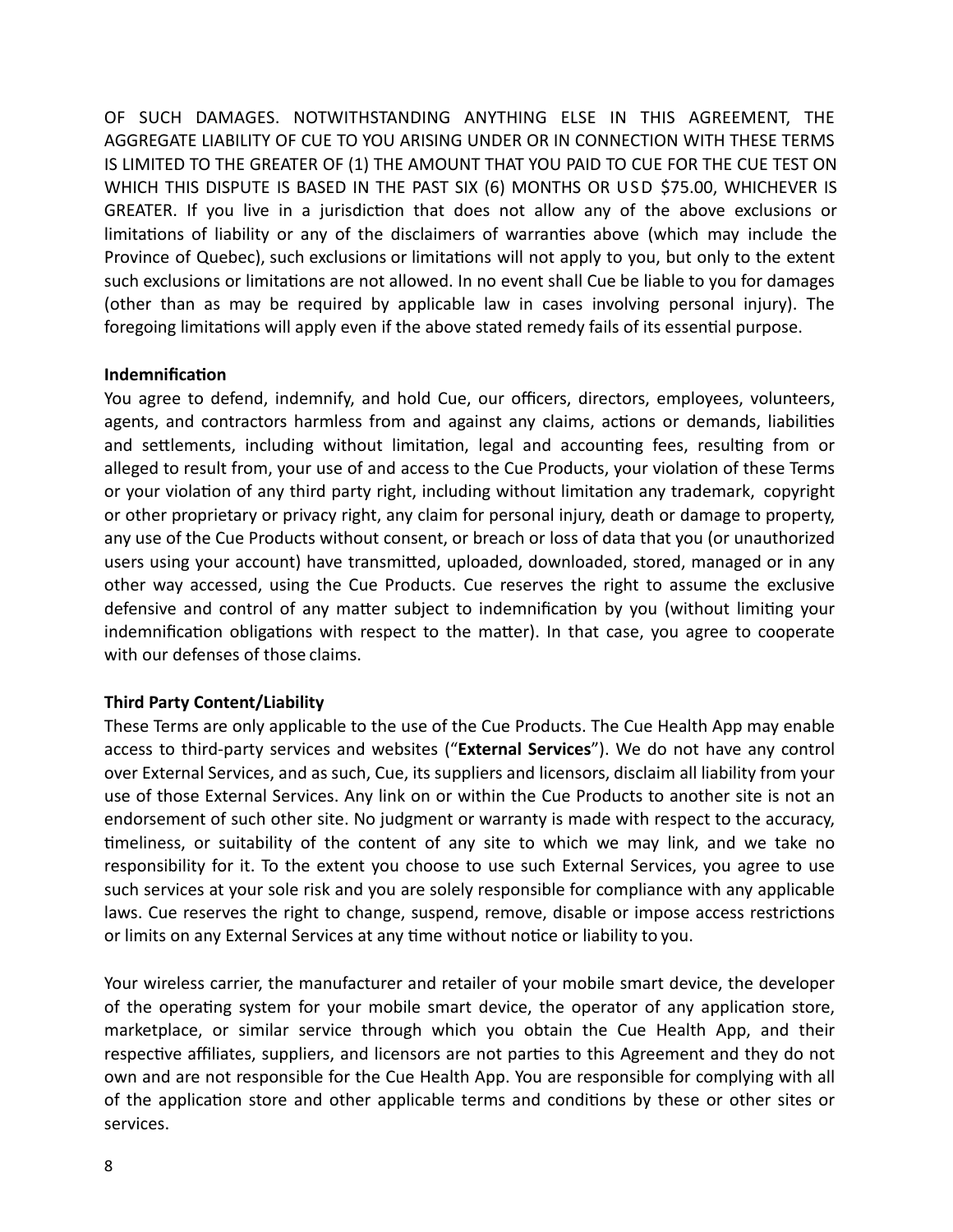# **Terms of Sale for Direct to Consumer Sales of the Cue Products**

This Section only applies if You are purchasing the Cue Products directly from Cue, and not pursuant to a program offered by an employer, healthcare provider, or insurer.

By purchasing Cue Products and/or enrolling in a Cue+ Foundation Membership directly from Cue (a "**Direct Order**"), You are agreeing to purchase the Cue Products subject to the following additional terms and conditions:

- (a) All Direct Orders are subject to availability of the applicable Cue Products.
- (b) In order to submit a Direct Order, You must have reached the age of majority in your province/ territory of residence.
- (c) WHEN PLACING A DIRECT ORDER, YOU REPRESENT AND WARRANT THAT YOU HAVE THE RIGHT TO USE ANY PAYMENT METHOD THAT YOU CHOOSE TO USE TO COMPLETE ANY SUCH DIRECT ORDER. By providing Your payment, shipping, and billing information, You are granting Us the right to provide such information to third parties for purposes of facilitating such Direct Order. We may need to verify Your information prior to the acceptance of the Direct Order.
- (d) All Direct Order sales are final. Please contact customer support in the event of Cue Product malfunction or invalid/canceled results.
- (e) Direct Orders are only available to end-user customers only, and We reserve the right to reject or cancel Your Direct Order if we suspect you are purchasing products for an entity, association, or for resale.
- (f) Cue+ Foundation Memberships. Subject to applicable law (which may include the Province of Quebec), the Cue+ Foundation Memberships are non-cancelable during the twelve (12) month term of the membership. This policy is in place so that people do not take advantage of our discount pricing for a one-time purchase. We want to make sure our subscription testing is affordable for those who believe in the merits of regular testing. You understand and agree that by entering into a Direct Order you are authorizing Cue to charge the method of payment You provide during the term of the membership and that You are responsible for updating your method of payment as necessary. In the case of invalid payment, Your Cue+ Membership will be suspended and You will be subject to a late payment charge of one and a half percent (1.5%) per month (18% per annum) simple interest (or, if less, the maximum rate allowed by applicable law) from the due date until the date of payment. In case of continued non-payment, suspended Cue+ Memberships are at risk of being transferred to a third party collections agency, solely at Cue's discretion. Please note that a third party collections agency may impose additional charges. Failure to pay may also result in Cue pursuing You legally to recover the value owed, thus incurring further legal costs for You. Subject to applicable law (which may include the Province of Quebec), unless you have disabled auto-renew or you have notified us of your cancelation by emailing [membership@cuehealth.com](mailto:membership@cuehealth.com) (effective at the end of the then-current term), your membership will automatically renew for an additional term equal to the length of the initial term.

# **Termination**

Cue may terminate your access to all or any part of the Cue Products in the event of any breach of these Terms. In addition, Cue may choose to discontinue support of the Cue Products at any time, without notice. In such case, the Cue Products may cease to function and your data that are stored on the cloud server may become inaccessible. You are solely responsible for saving locally any data stored in the Cue Health App. All provisions of the Terms which by their nature should survive termination shall survive termination, including, without limitation, ownership provisions, warranty disclaimers, indemnity and limitations of liability.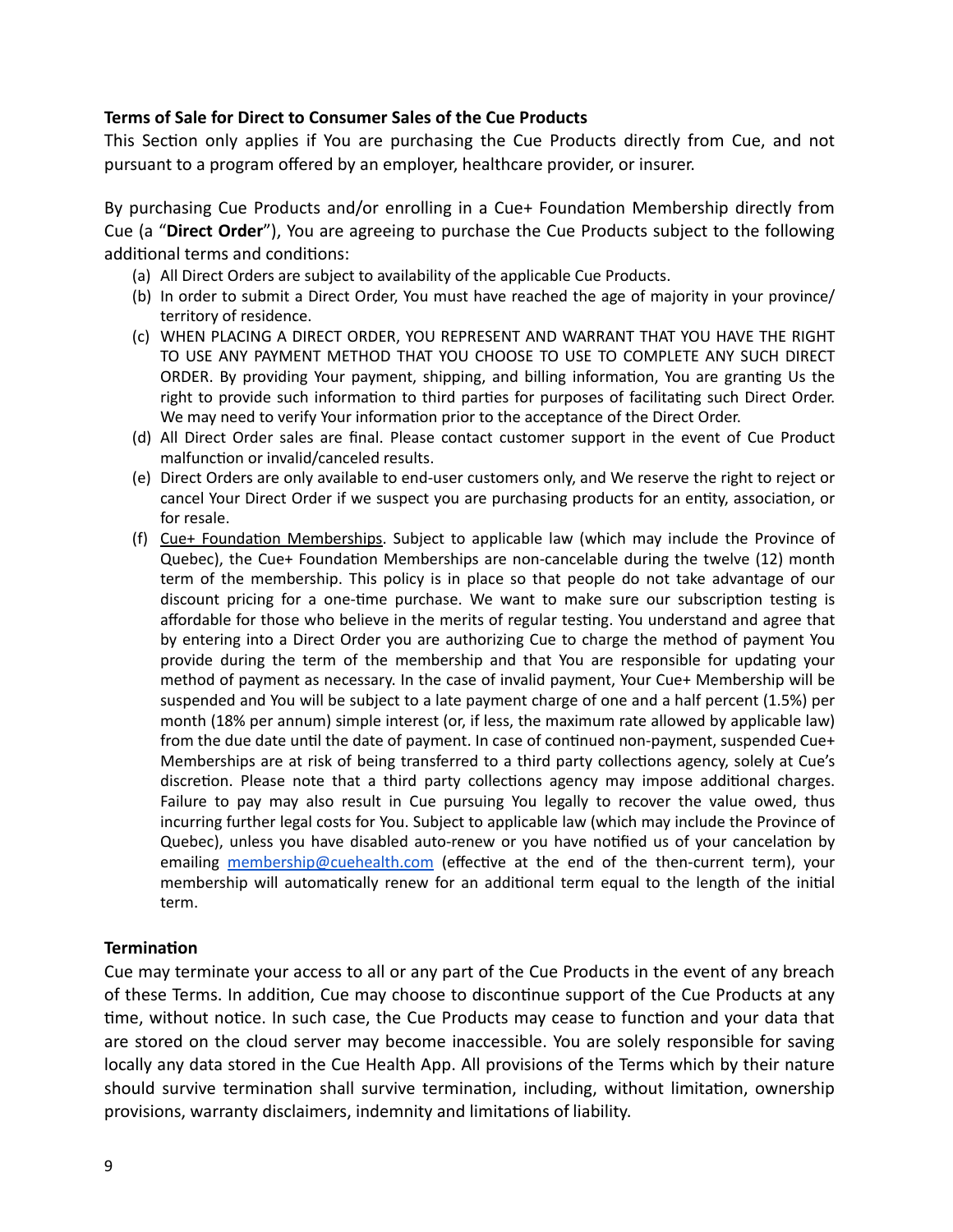## **Governing Law**

We make no representations that the content or the Cue Products are appropriate or may be used or downloaded outside the United States and Canada and other jurisdictions where permitted. Access to the Cue Products and/or the content may not be legal in certain countries outside the United States and Canada. If you access the Cue Products from outside the United States or Canada or other jurisdictions that allow the use of the Cue Products and Cue App, you do so at your own risk and are responsible for compliance with the laws of the jurisdiction from which you access the website.

Except where prohibited by applicable law (which may include the Province of Quebec), (i) any dispute with respect to the Cue Products shall be governed by the laws of the state of California in the United States excluding its conflicts of laws rules and (ii) you agree to submit to the personal and exclusive jurisdiction of the courts located within the county of San Diego, California, in the United States to resolve any dispute or claim arising from this Agreement. We may seek injunctive or other equitable relief in any jurisdiction in order to protect our intellectual property rights.

Except where prohibited by applicable law (which may include the Province of Quebec), YOU HEREBY IRREVOCABLY WAIVE ANY AND ALL RIGHT TO TRIAL BY JURY OR TO PARTICIPATE IN ANY CLASS ACTION OR LEGAL PROCEEDING ARISING OUT OF OR RELATING TO THESE TERMS OF USE AND/OR PRIVACY STATEMENT. YOU AGREE THAT ANY CAUSE OF ACTION ARISING OUT OF OR RELATED TO THE CUE PRODUCTS MUST COMMENCE WITHIN ONE (1) YEAR AFTER THE CAUSE OF ACTION ACCRUES (OR SUCH LONGER PERIOD AS MAY BE REQUIRED BY APPLICABLE LAW). OTHERWISE, SUCH CAUSE OF ACTION IS PERMANENTLY BARRED.

# **General**

These Terms and any amendments thereof, any licensing agreements, together with applicable Cue policies and procedures, including the Privacy Policy and any legal notices that we publish regarding the Cue Products shall constitute the entire agreement between us concerning use of the Cue Products. If any provision of these Terms is deemed invalid by a court of competent jurisdiction, the invalidity of such provision shall not affect the validity of the remaining provisions of these Terms, which shall remain in full force and effect. No waiver of any term shall be deemed a further or continuing waiver of such term or any other term, and our failure to assert any right or provision under these Terms shall not constitute a waiver of such right or provision.

# **Contact Us**

If you have any questions, concerns, or suggestions or otherwise need to contact us, please email us at [support@cuehealth.com](mailto:support@cuehealth.com), call us at 833.CUE.TEST (833-283-8378), or by regular mail at Cue Health, Inc., 4980 Carroll Canyon Rd, #100, San Diego, CA 92121, Attn: Legal Department.

Cue and Cue Health are trademarks of Cue Health, Inc.

Apple and App Store are registered trademarks of Apple Inc., registered in the U.S. and other countries and regions.